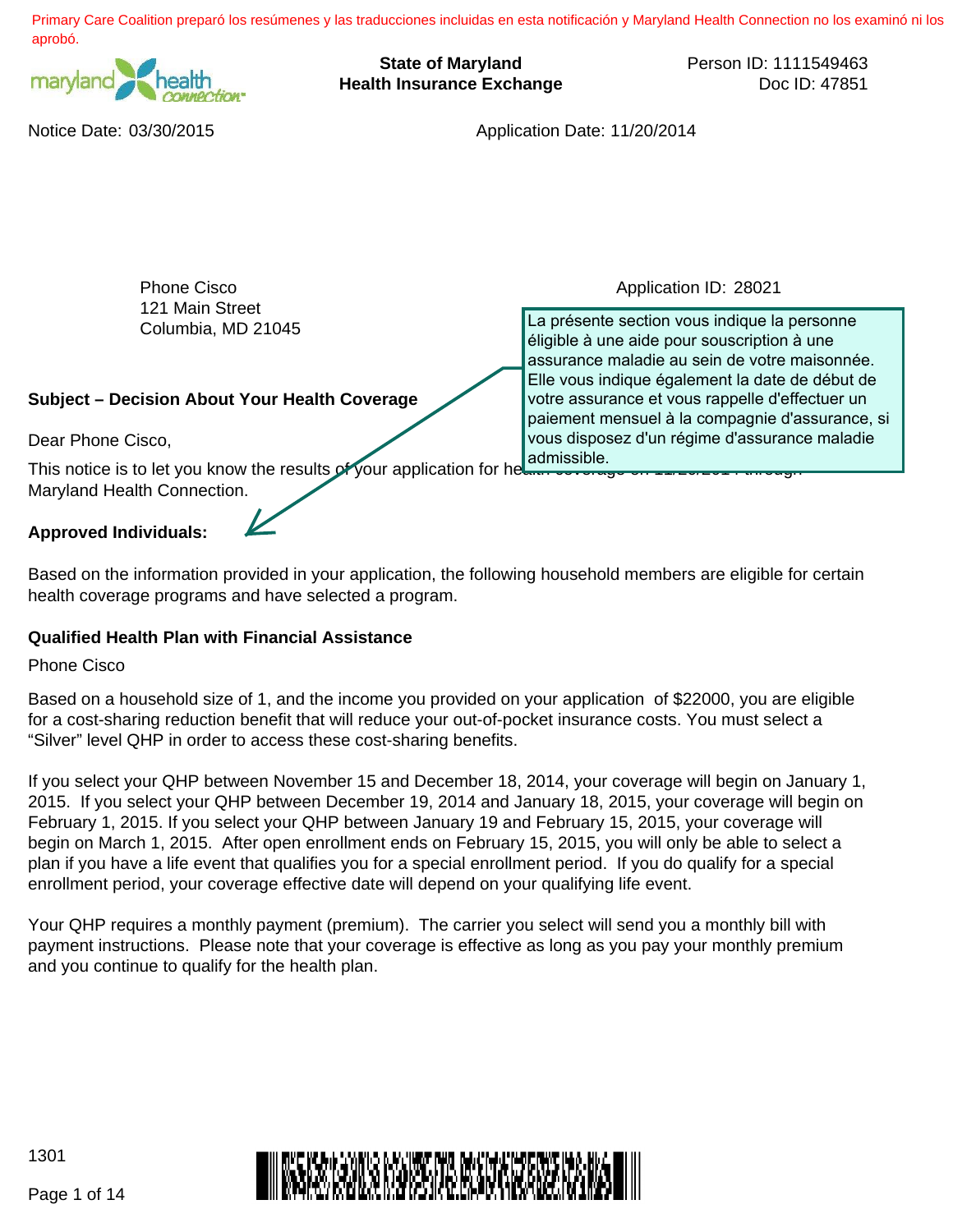

### **Denied Individuals:**

The following household members are not eligible for certain health coverage programs. Please see the decision(s) below:

| <b>Name</b> | Program                                                                                          | Reason                                                                                                                                                    | hold<br><b>Size</b> | House Income<br><b>Standard</b> | <b>Household Income</b><br>confirmed by applicant                                                                                                                                                                                                                                 |
|-------------|--------------------------------------------------------------------------------------------------|-----------------------------------------------------------------------------------------------------------------------------------------------------------|---------------------|---------------------------------|-----------------------------------------------------------------------------------------------------------------------------------------------------------------------------------------------------------------------------------------------------------------------------------|
| Phone Cisco | Medicaid<br><b>Qualified Health Plan</b><br>with Financial<br>Assistance (Special<br>Enrollment) | Individual had not been<br>lawfully present in the<br>United States for 5 years<br>$(42$ CFR 435.406(a)(2)(i))<br>Individual is not qualified<br>for OHP. |                     |                                 | Esta sección enumera los<br>programas que los miembros de su<br>familia no pueden obtener y explica<br>cómo se tomó la decisión. No se<br>preocupe por esta sección a menos<br>que crea que se cometió un error.<br>Si cree que se cometió un error,<br>puede apelar la decisión. |
|             | <b>Qualified Health Plan</b><br>without Financial<br>Assistance(Special<br>Enrollment)           | Individual is not eligible to<br>enroll in a QHP during a<br><b>Special Enrollment</b><br>Period (45 CFR 155.420)                                         |                     |                                 |                                                                                                                                                                                                                                                                                   |

#### **How we made our decision**

We counted your household size and income based on what you provided on your application and information from other data sources.

You may be asked to give us more information in order to continue your eligibility for longer than ninety (90) days. You will be told in another notice ("Additional Verification Required") if you need to give us more information.

If you receive the Additional Verification Required notice, you must respond to keep your eligibility. If you do not respond, or if you cannot verify the information you provided during the application process, your coverage may change or your coverage may end.

If you have selected a program and your application does not require additional verifications, or if you have successfully verified any outstanding details, this is the last notice you will receive about your eligibility.

**If you think we made a mistake, you have the right to appeal. For information on how to appeal, see the Appeal Rights and Deadlines section of this notice.**



Page 2 of 14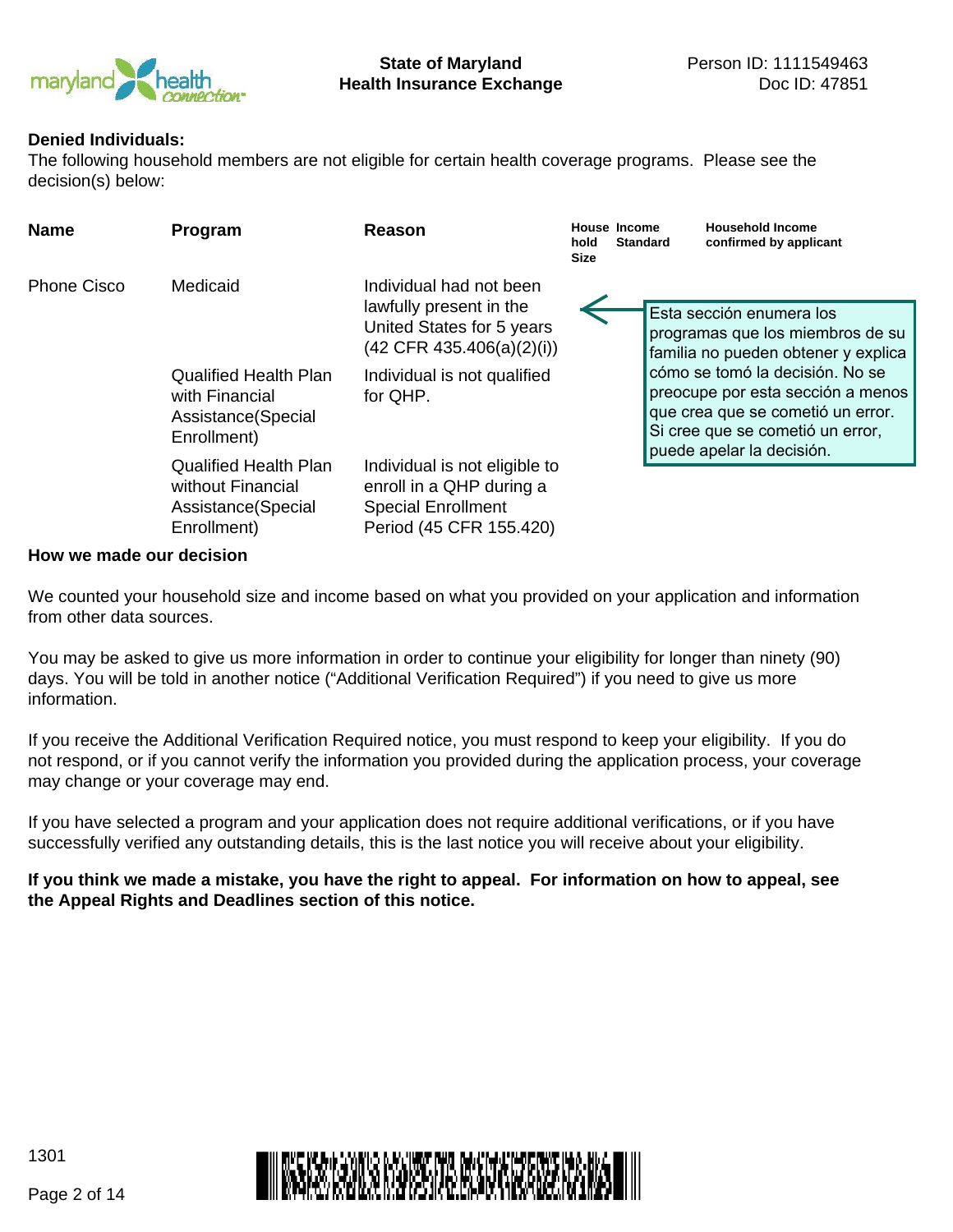

**State of Maryland Health Insurance Exchange**

Esta información explica que debe comunicarle

compañía de seguros acerca de los cambios que pueden afectar su cobertura de salud; por ejemplo, si se produjeron cambios en su familia, su condición migratoria o sus ingresos.

a Maryland Health Connection y a su

### **You must report changes**

While receiving health coverage through Maryland Health Connection, you must report any changes that might affect you and your household's health coverage, such as, if:

- You move;
- Your income changes;
- Your household size changes. For example, you marry or divorce, become pregnant, or have a child;
- Your immigration status changes;
- Your health insurance changes

To report any changes, you can contact the Maryland Health Connection.

#### **You must renew your health coverage**

To keep your health coverage, you will have to renew it on an annual basis. Watch for a reminder.

#### **If you have special health care needs**

If you require nursing home care, have high or recurring medical bills, or have special health care needs, you may be eligible for Medicaid on a different basis. To apply for Medicaid based on these needs, call 1-800-332-6347 or go to www.marylandsail.org.

#### **If you are an American Indian/Alaska Native**

If you are an American Indian/Alaska Native you may not have to pay certain health care costs. Please contact 1-855-642-8572 TTY: 1-855-642-8573 for more information.

# **How to Contact Maryland Health Connection**

Contact Maryland Health Connection if you need to about this notice. Let us know if you need help app can contact Maryland Health Connection:

Si tiene alguna pregunta, puede ponerse en contacto con Maryland Health Connection llamando al 1-855-642-8572 y TTY: 1-855-642-8573 o visitando www.MarylandHealthConnection.gov

- Online at www.marylandhealthconnection.gov
- By calling 1-855-642-8572 and TTY: 1-855-642-8573
- In person at your local Health Department, local Department of Social Services or regional Connector Entity

If you have a disability, you may request and receive a reasonable accommodation or special help from Maryland Health Connection when it is necessary to allow you to apply for and receive services through Maryland Health Connection.

Sincerely, Maryland Health Connection

1301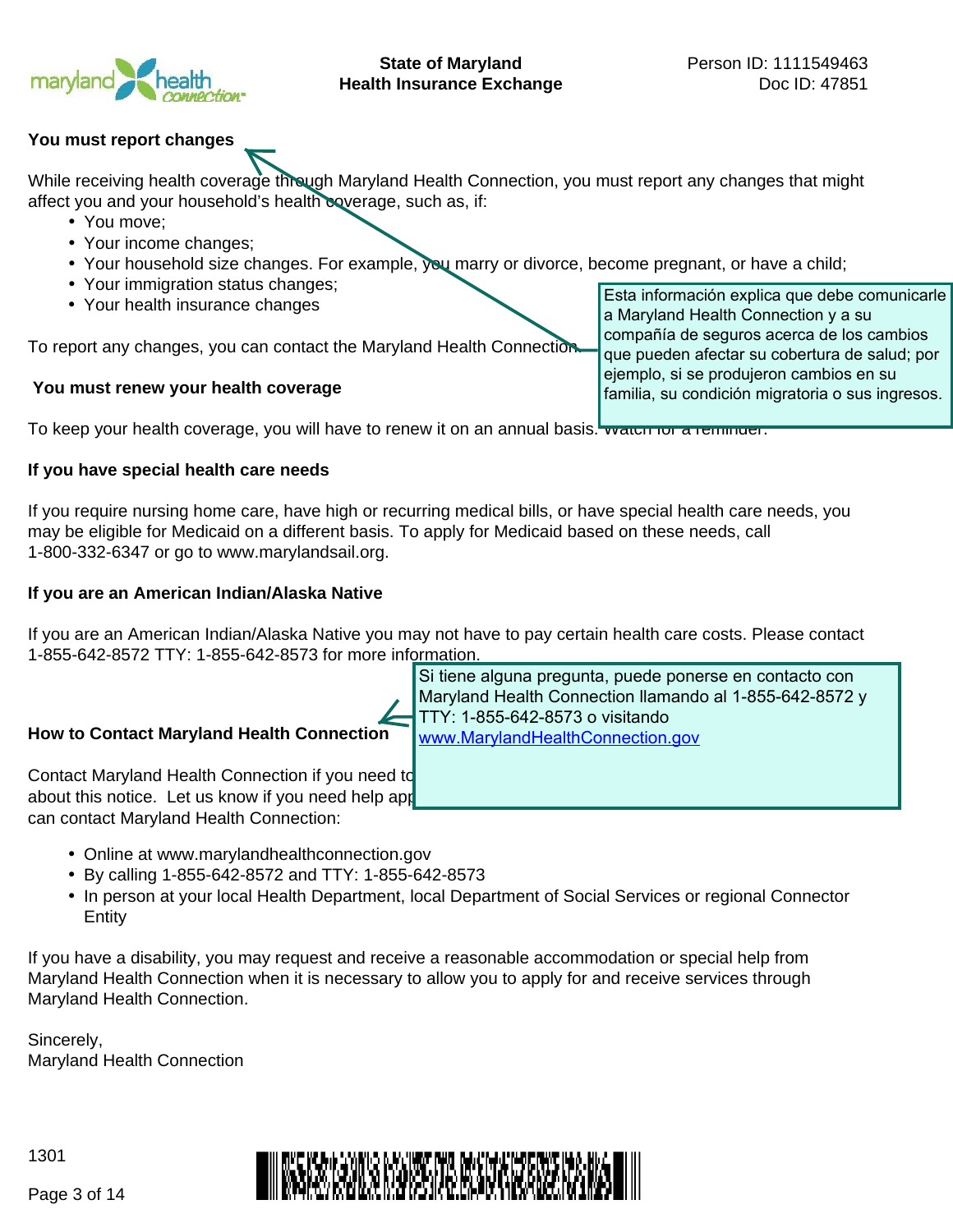

# **Appeal Rights and Deadlines**

### **If You Think We Made A Mistake**

You can appeal any decision you receive from the Maryland Health Connection. You or your authorized representative has **90 days** from the date of this notice to ask for a hearing. An Authorized Representative is someone who you choose to act on your behalf with the Maryland Health Connection, like a family member or other trusted person. Some Authorized Representatives may have legal authority to act on your behalf.

#### **To ask for a hearing:**

• **By Mail** : Complete the included Request for Hearing form or write a request to:

Maryland Health Connection P.O. Box 857 Lanham, MD 20703 or: Office of Administrative Hearings 11101 Gilroy Road Hunt Valley, MD 21031

- **By Email:** Complete and scan included Request for Hearing form or write an email to : MHBE.Appeals@Maryland.gov
- **By Phone:** Call the Maryland Health Connection at 1-855-642-8572 (TTY: 1-855-642-8573).

# **\*Please include your Person ID listed at the top of this notice on all requests.**

Si cree que se cometió un error, tiene 90 días para apelar la decisión mediante la solicitud de una audiencia. Usted o alguien que elija para actuar en su nombre debe enviar el formulario de Solicitud de audiencia de Maryland Health Connection por correo o por correo electrónico a las direcciones arriba indicadas. La apelación se debe realizar en inglés. Si tiene a una persona autorizada a actuar en su nombre, también se debe incluir un formulario diferente. Todos los formularios estaban en el sobre con la carta 1301.